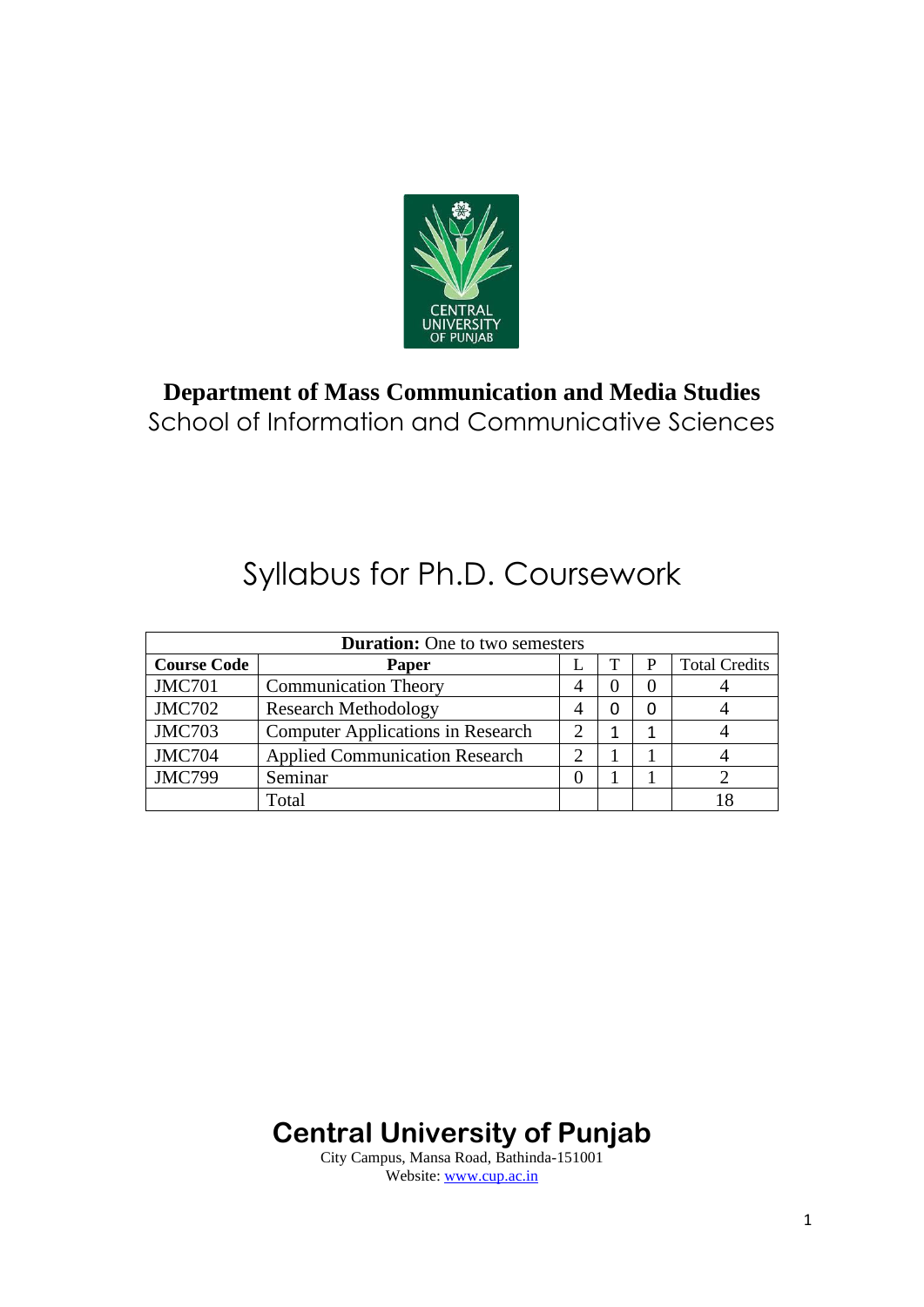## **JMC701 Communication Theory**

#### **Block I Basics of Theory**

Unit 1: Theory: meaning, need and importance, the process of theory building Unit 2: Relationship between theory and research Unit 3: Concepts of communication in ancient Indian texts

Unit 4: Asian perspectives of communication

#### **Block II Models of Communication**

Unit 1: Aristotle's model, SMCR model, Lasswell's model (1948), Braddock's model (1958) Unit 2: Shannon and Weaver's model (1949), Schramm & Osgood's model (1954) Unit 3: Newcomb's model (1953), Gerbner's model (1956), Berlo's model (1960) Unit 4: Dance's model (1967), Westley MacLean's model (1957), Spiral of Silence model (1974), Convergence model (1981), Ecological Model (2004),

#### **Block III Theories of Communication**

Unit 1: Psychological and Individual Difference Theory, Limited Effects Theory Unit 2: Personal influence theory, Social learning theory, Cognitive Dissonance, Selective Perception Unit 3: Sociological Perspectives: Agenda Setting, Cultivation Theory, Diffusion of Innovation, Knowledge-Gap Hypothesis, Democratic Participation Theory, Spiral of Silence, Uses and Gratification Theory, Media Systems Dependency Theory Unit 4: Normative theory, Mass Society Theory, Propaganda Theory, Theory of Public Opinion Formation, Social Responsibility Theory, Social Marketing Theory

#### **Block IV Ideologies, Media and Communication**

Unit 1: Frankfurt School, Political Economy Theory, Cultural Studies, Unit 2: Critical Theory, Marxist Theory, textual analysis and literary criticism Unit 3: Medium is the Message and Manufacturing Consent, Power and Hegemony

Unit 4: Media as culture industry and media literacy movements

#### **Suggested Readings:**

- Stanley J. Baran and Dennis K. Davis, **Mass Communication Theory: Foundations, Ferment and Future**, fourth edition, Thomson Wadsworth, 2006
- Jack Rosenberry and Lauren A. Vicker, **Applied Mass Communication Theory: A Guide for Media Practitioners,** Pearson 2009
- Denis McQuail, **Mass Communication Theory-An Introduction**, Sage Publication, 2010
- R. John Bittner, **Mass Communication, an introduction, Theory and practice of mass media in society**, Prentice Hall, 1989
- Rowland Lorimer and Paddy Scannell, **Mass Communications: A Comparative Introduction**, Manchester University Press, 1994
- Melvin DeFleur and Sandra BallRokeach, **Theories of Mass Communication**, Longman Publisher, 1982
- Arthur Asa Berger, **Essentials of Mass Communication Theory**, Sage Publication Inc, 1995.
- Vijaya Somasundaram, **Principles of Communication,** Authors Press, 2006.
- Uma Narula, **Dynamics of Mass Communication (Theory and practice)**, Atlantic Publisher, 2006.
- Marshal T. Poe, **A History of Communications: Media and Society from the Evolution of Speech to the Internet**, Cambridge University Press, New York, 2011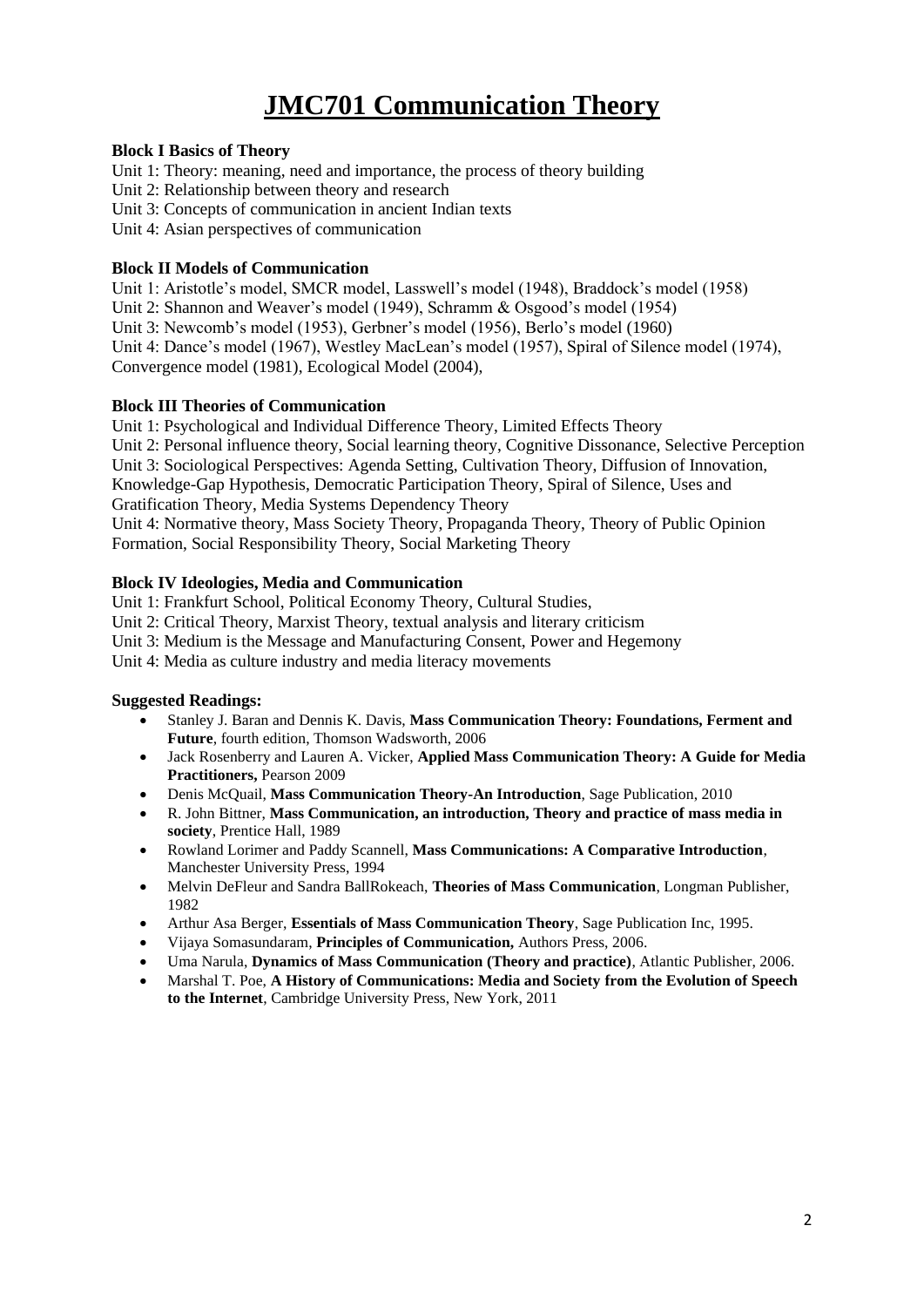## **JMC702 Research Methodology**

#### **Block I Historical Perspectives**

Unit 1: Evolution and growth of communication research in the world

Unit 2: Major research traditions in the communication discipline

Unit 3: Brief review of research in the field of various media and communication for development  $(C4D)$ 

Unit 4: Contemporary scenario and challenges of communication research in India

#### **Block II Processes of Research**

Unit 1: Defining research problem, framing title of the research, literature review, formulating

hypothesis, research design, sampling techniques, defining variables,

Unit 2: Various research approaches and process of theorizing research

Unit 3: Survey, observation, experiment, case study, content analysis, policy research

Unit 4: Ethnographic studies, studying visuals and moving image, historical research, meta-analysis

#### **Block III Data Collection & Processing**

Unit 1: Questionnaire, schedule, interview, observation, focus group,

Unit 2: Handling and analyzing qualitative data

Unit 3: Collecting and handling quantitative data

Unit 4: Presentation and interpretation of data

#### **Block IV Presentation of Report**

Unit 1: Formatting and planning for report writing

Unit 2: Citation and referencing, APA style, indexing, research archives, impact factor

Unit 3: Research ethics, writing a research paper and synopsis, getting research published

Unit 4: Communication/Media/Journalism Research Journals, studying research papers

#### **Suggested Readings:**

- C.R Kothari, **Research Methodology: Methods and Techniques**, New Age International, 2004
- Dominick and Wimmer, **Mass Media Research- Processes, Approaches & Applications,** Cengage Learning, 2011
- J.S Yadava, **Communication Research : Some reflections**, IIMC Mineo
- Ranjit Kumar, **Research Methodology– A Step-by-Step Guide for Beginners**, Pearson, 2005
- Gerard Guhrie, **Basic Research Methods: An Entry to Social Science Research**, SAGE, 2010
- Vijayalaxmi and Sivapragasam, **Research Methods, Tips and Techniques**, MJP Publisher, 2008
- Horning Priest Susanna **Doing Media Research**, SAGE, 1996
- Ram Ahuja, **Research Methods**, Rawat Publications, Jaipur 2009
- Arthur Asa Berger, **Media and Communication Research Methods: An Introduction to Qualitative and Quantitative Approaches**, Sage Publications, 2000
- Anders Hansen, Simon Cottle, Ralph Begrine and Chris Newbold, **Mass Communication Research Methods**, MacMillan Press, London, 2004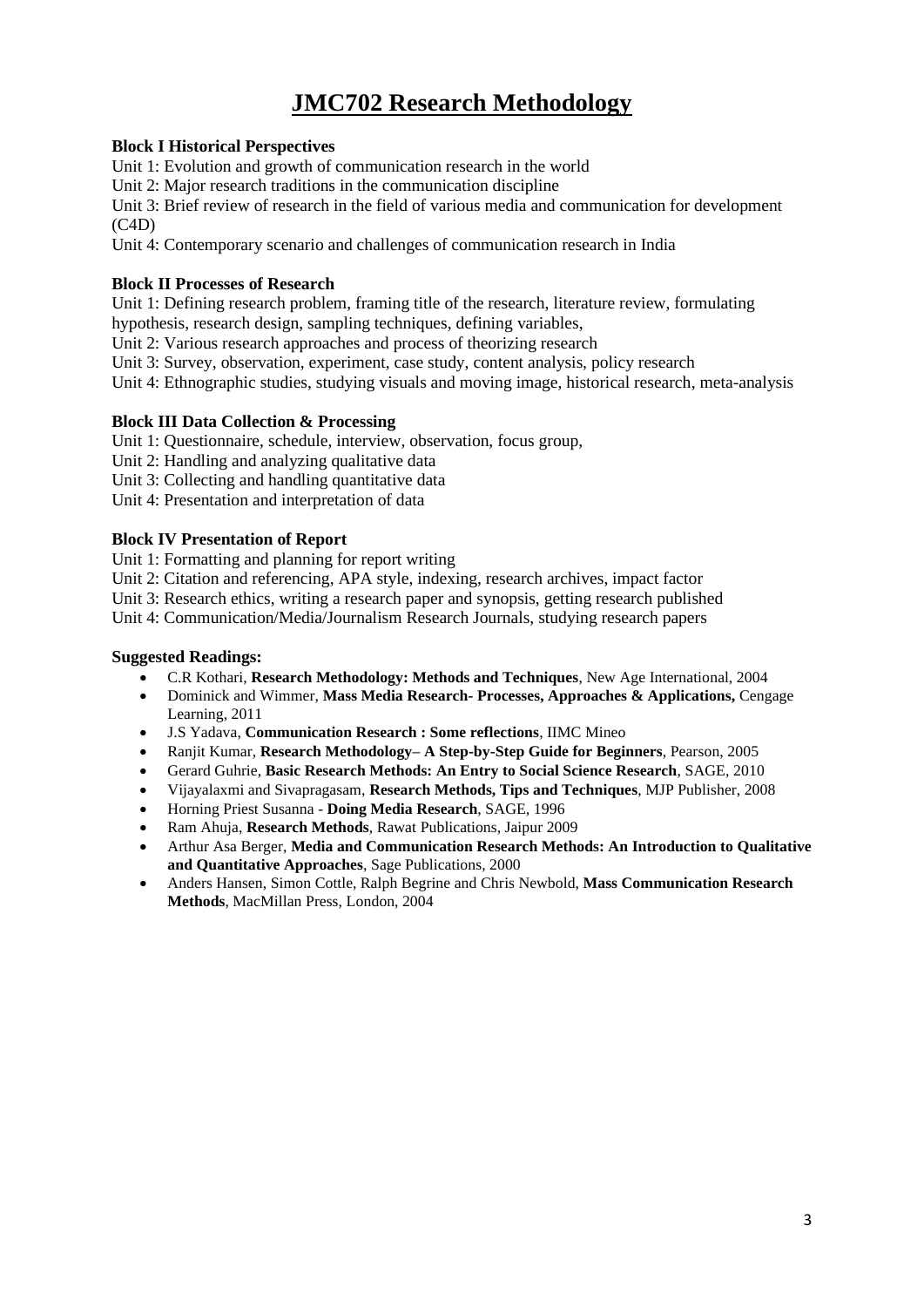## **JMC703 Computer Applications in Research**

#### **Block I Basics of Computer**

- Unit 1: Components and functioning of computer
- Unit 2: Microsoft Office- MS Word and MS PowerPoint
- Unit 3: Handling text, image and graphics

Unit 4: Practicing error-free computer typing

#### **Block II Application of Statistics in Research**

Unit 1: Basics of statistics, measuring central tendency – mean, median and mode,

- Unit 2: Frequency, dispersion and skewness, standard deviation, error in sampling, test of significance
- Unit 3: Parametric and non-parametric tests
- Unit 4: Cross tabulation, correlation, regression

#### **Block III Statistical Software**

- Unit 1: Use of MS Excel for data handling
- Unit 2: Statistical Programme for Social Sciences (SPSS)

Unit 3: Feeding and analyzing data in SPSS

Unit 4: Importance and application of statistical tests in research

#### **Block IV Internet Use for Research**

Unit 1: Basics of Internet and its functioning

- Unit 2: Techniques of searching online resources efficiently and data mining
- Unit 3: Use of social media for academics and research
- Unit 4: Online networks of Indexing and database, checking plagiarism

#### **Suggested Readings:**

- Paul Mallery and Darren George, **SPSS for Windows Step by Step – A Simple Guide and Reference, Pearson Education 11<sup>th</sup> Edition.**
- Sheridan J. Coakes and Clara Ong, **SPSS Version 18.0 for Windows: Analysis without Anguis,**
- [Thomas](http://www.flipkart.com/author/thomas-w-pierce) W. Pierce and Jeffery E. [Aspelmeier,](http://www.flipkart.com/author/jeffery-e-aspelmeier) **SPSS: A User-Friendly Approach for Versions 17 and 18**,W.H. Freeman & Company
- Agryrous, **Statistics for Research**, Sage Publications, London
- Jack Levin James A Fox, **Elementary Statistics in Social Research**, The Essential, Pearson Education
- David R. Forde, James A Fox and Jack Levin, **Elementary Statistics in Social Research**, Pearson Education
- Pradeep Sinha and Priti Sinha, **Computer Fundamentals**, BPB Publications, New Delhi
- R S Salaria, **Computer Fundamentals**, Khanna Book Publishing, New Delhi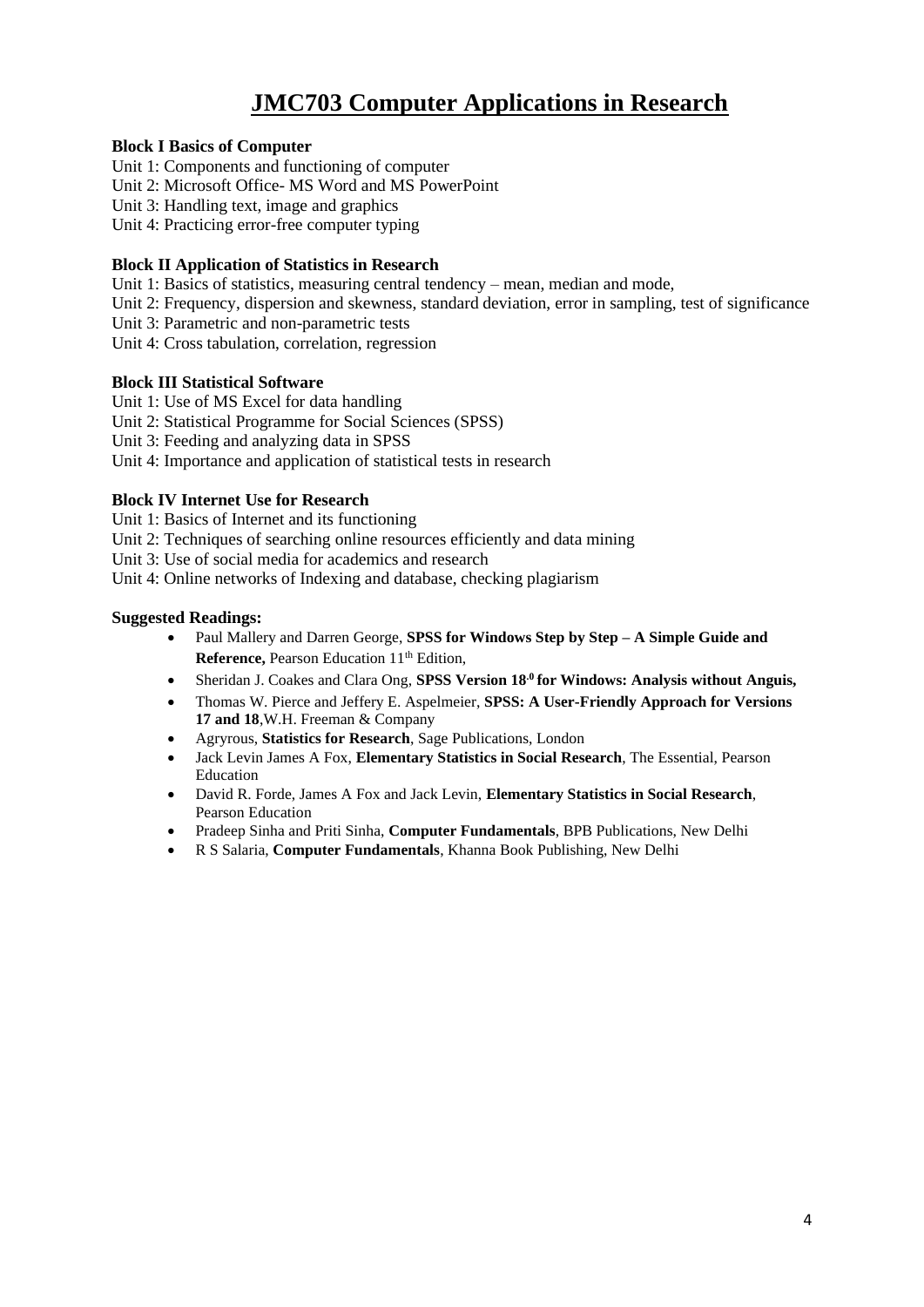## **JMC704 Applied Communication Research**

#### **Block I Basics of Communication Research**

Unit 1: Changing paradigms of communication research in the world and Media Literacy.

Unit 2: Major Research traditions in communication discipline.

Unit 3: Understanding various schools of thoughts of Mass Communication Research- Frankfurt School and American Empirical School etc.

Unit 4: Medium is the message, Hot and Cold Media and Manufacturing consent

#### **Block II New Trends in Communication Research**

Unit 1: Hate Spin, Spin Doctrine, Post Truth and Public Sphere

Unit 2: Effects theory and Media Research Payne Fund Studies and Psychology of panic

Unit 3: Semiotic Analysis, Rhetoric Analysis, Discourse Analysis

Unit 4: Multiculturalism, Functionalism and Structuralism and Media

#### **Block III: Applied Research in Media Studies.**

- Unit 1: Research in Newspaper and Magazines.
- Unit 2: Research in Electronic Media
- Unit 3: Research in New Media
- Unit 4: Research in Cinema

#### **Block IV Applied Research in Media Studies**

Unit 1: Research in Media Literacy and Media Education

Unit 2: Research in Media Laws and Ethics

Unit 3: Research in Advertising

Unit 4: Research in Public Relations

#### **Suggested Readings**:

- Dominick and Wimmer, **Mass Media Research- Processes, Approaches & Applications,**  Cengage Learning, 2011
- Marshan McLuhan, **Understanding Media**, Rutledge Classics, 2001
- Horning Priest Susanna **Doing Media Research**, SAGE, 1996
- David E Gray, **Doing Research in the real world,** SAGE, 2014
- Cherian George, Hate Spin: The manufacture of religious offence and its threat, The MIT Press, 2016
- Noam Chomsky and Edward S Herman, Manufacturing Consent: The Political Economy of the mass media, Pantheon Books, 1988
- Stanley Baran and Dennis Devis, Mass Communication Theory: Foundations, Ferment and future, Wadsworth Publishing, 2014
- Marshal McLuhan, The global village: Transformation in world life and media in the 21<sup>st</sup> Century, Oxford University Press, 1981

#### **Web Resources:**

- [www.wimmerdominick.com](http://www.wimmerdominick.com/)
- [www.cengagebrain.com](http://www.cengagebrain.com/)